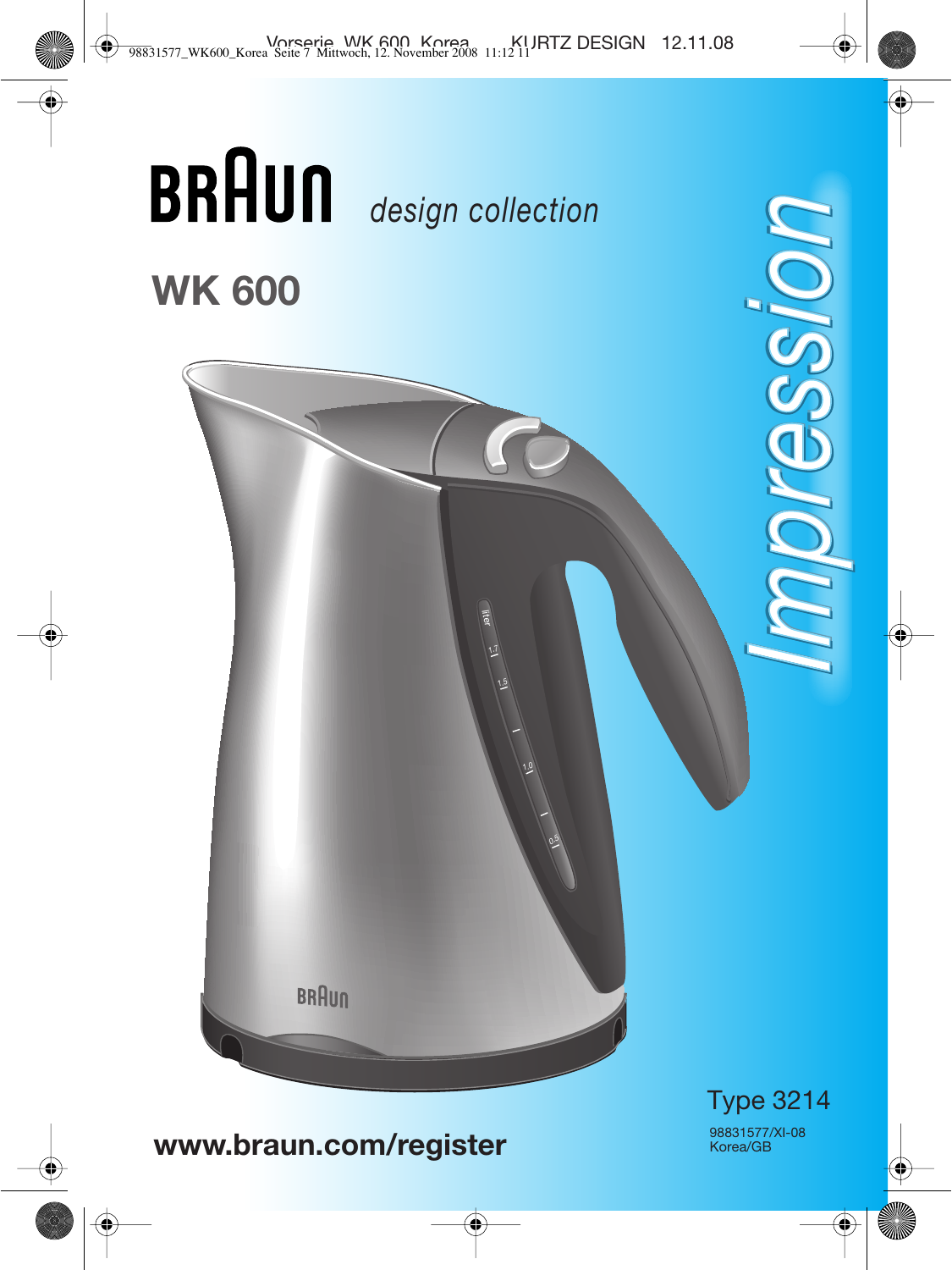



Œ

1a

K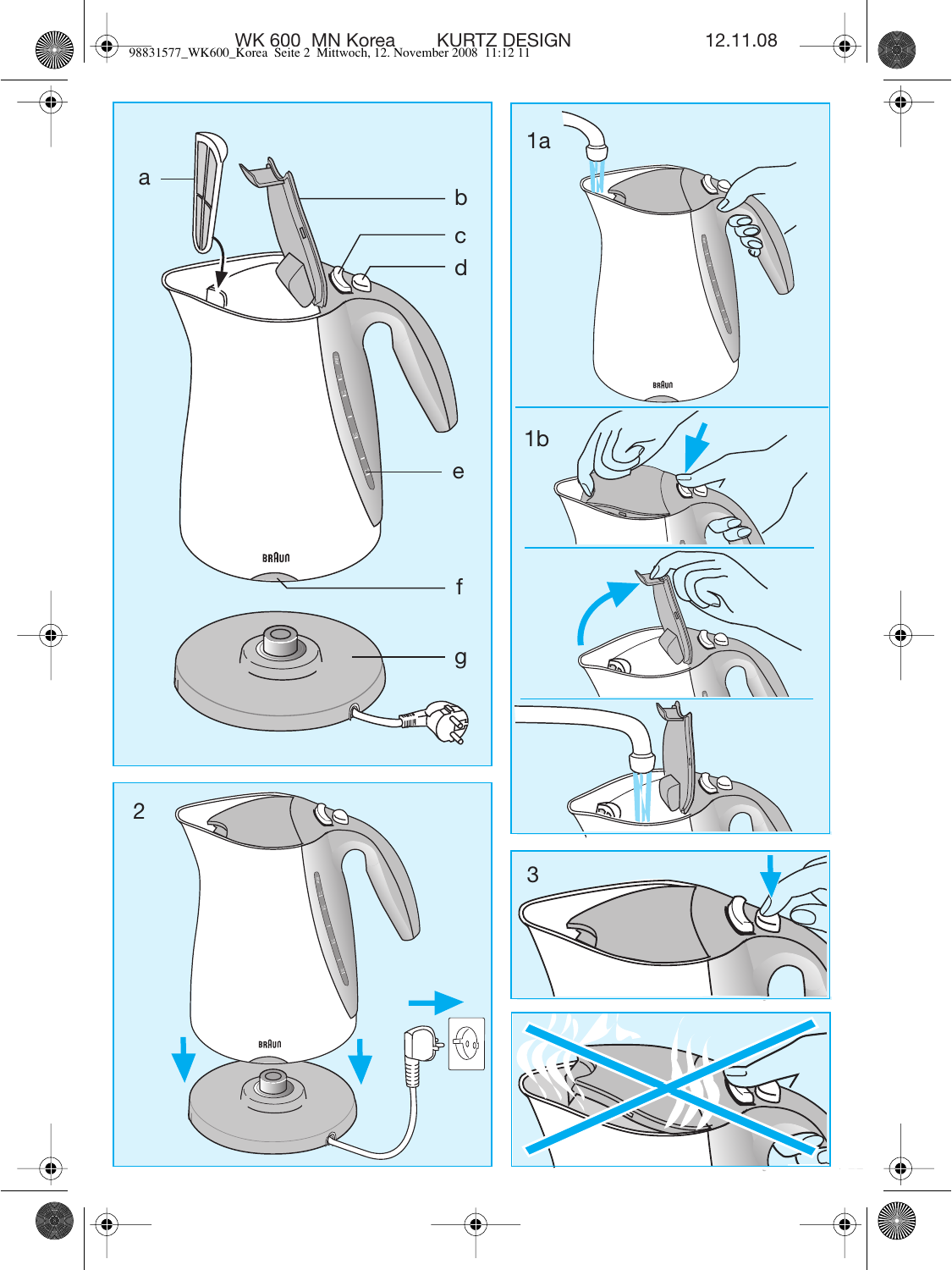ㅂ리우 전기주전자를 구입하여 주셔서 감사합니다. 본 제품의 디자인 및 급속기열 기능에 오래도록 만족하시기를 바랍니다. 본 제품을 시용하시기 전에 사용설명서를 주의 깊게 읽어주시기 바라며, 제품을 시용하는 기간 동안 시용설명서를 잘 보관 하십시오.

# 중요사항

- 전원을 연결하기 전에 제품 바닥에 표시된 전압과 사용 저압이 일치하는지 확인하여 주십시오. 제공된 받침대(g) 에서만 작동시키십시오.
- 일반 가정용으로 제조되었습니다.
- 물을 끓이는 용도로만 시용하시기 바랍니다.
- 물기가 없고 편평하며 고정된 표면에서 사용하십시오.
- 전기 코드가 제품 상단에 닿지 않도록 주의하십시오. 코드선의 길이는 받침대 밑에 감아 짧게 줄여 놓을 수 있습니다.
- 어린이의 손이 닿지 않는 곳에 보관하여 주십시오.
- 주의: 화상의 위험이 있으므로, 가열 시 또는 가열 후 제품의 뜨거운 표면을 만지지 마십시오. 반드시 주전자 손잡이를 잡아서 옮기시기 바랍니다. 끓는 물이 밖으로 흐르지 않도록 주전자는 수직으로 똑바르게 잡아주십시오.
- 받침대, 주전자, 코드선은 절대로 뜨거운 물체(예: 난로 표면)에 닿지 않도록 주의하십시오.
- 빈 주전자에 전원이 들어와 있을 경우에는 과열방지장치가 자동적으로 전원을 차단합니다. 이런 경우, 물을 채우기 전에 약 10분간 주전자의 열을 식혀주십시오.
- 주의: 주전자에 물을 너무 많이 넣지 마십시오. 물이 끓어 넘쳐 화상을 입을 수 있습니다.
- 물이 끓는 동안 뚜껑을 열지 마십시오.
- 정기적으로 전기 코드를 점검하여 주시기 바랍니다.
- 제품에 이상이 생겼을 경우 사용을 중지하시고 ㅂ라운 지정 서비스센터에 수리를 의뢰하십시오. 잘못된 수리나 무자격자에 의한 수리는 사고를 유발하거나 사용자가 다칠 우려가 있습니다.
- 브라운 전기제품은 안전 기준을 통과하였습니다.

# 부분 명칭

- a 스케일 필터 (분리가능)
- **b 뚜껑**
- c 뚜껑분리버튼
- d On/off 스위치
- e 수위표시기
- f 표시등
- g 코드선보관 겸용 받침대

최대 용량 :물 1.7리터

### 최초 사용 전

제품을 처음 시용하기 전, 주전자에 최대용량까지 물을 채우시고 2번 반복하여 끓여 주십시오. 매번 끓인 후 주전자를 비워주십시오

# 사용 방법

- 1a 뚜껑을 닫은 채로 주전자의 입구를 통해 물을 채우거나.
- 1b 뚜껑부리버튼(c)을 눌러 뚜껑을 열어 물을 채우 후 다시 뚜껑을 닫아주십시오(안전장치가 내정되어 뚜껑이 열려 있으면 작동되지 않습니다).
- 2 받침대에 물기가 없는 것을 확인하고 주전자를 올려 놓은 후 전원을 연결하십시오.
- 3 On/off스위치(d)를 누르면 표시등이 켜집니다(가열하는 동안 뚜껑을 열지 마십시오).
- 4 물이 다 끓으면 자동으로 전원이 꺼집니다. 가열하는 동안에도 On/off스위치(d)를 눌러 가열을 중지 시킬 수 있습니다.

### 자동전원차단기능

다음과 같은 경우에 자동으로 주전자의 스위치가 꺼집니다.

- 물이 다 끓은 경우
- 물이 없는 경우 (실수로 전원이 켜진 경우).
- 뚜껑이 열려지 경우.
- 받침대에서 분리된 경우

스케일 필터가 설치되어 있지 않을 경우에는 자동전원차단이 오래 걸립니다.

# 청소

- 청소하기 전에 반드시 전원을 차단시키고 주전자의 열이 식을 때까지 기다려주십시오.
- 제품을 흐르는 물에 닦거나 물에 담그지 마십시오. 주전자의 외부는 젖은 헝겊으로 닦아주십시오. 소량의 식기 세척용 세제를 사용하실 수 있습니다. 절대 철수세미나 연마제는 사용하지 마십시오. 알코올, 가솔리 벤제과 같은 화학 약품은 사용하지 마십시오.
- 분리가 가능한 스케일 필터는 부드러운 솔로 청소하십시오. 절대 철수세미를 사용하지 마십시오. 식기세척기에 넣어 세척 하실 수 있습니다.

# 물때 제거

- 주전자의 사용 수명을 늘리기 위해서, 정기적으로 주전자 내부의 물때를 제거해주십시오.
- 주전자에 물을 0.8리터 채우시고 끓이십시오.
- 중요시항 : 스위치를 끄고 물에 가정용 식초0.4리터 (4~5%산성)를 넣으십시오. 끓어 넘쳐 화상의 우려가 있으므로 절대 끓이지 마십시오.
- 식초물을 하룻밤 동안 그대로 놓아두십시오.
- 주전자를 비우고 깨끗한 물로 내부를 헹구어 주십시오. 물을 채워 끓이십시오.
- 다시 한 번 주전자를 비우고 깨끗한 물로 헹구어 주십시오.
- 여전히 주전자에 물때가 남아 있으면 위의 제거방법을 다시 반복하십시오.
- 스케일필터는 희석식초에 담가 두어 물때를 제거하십시오.

상기 사항은 예고 없이 변경될 수 있습니다.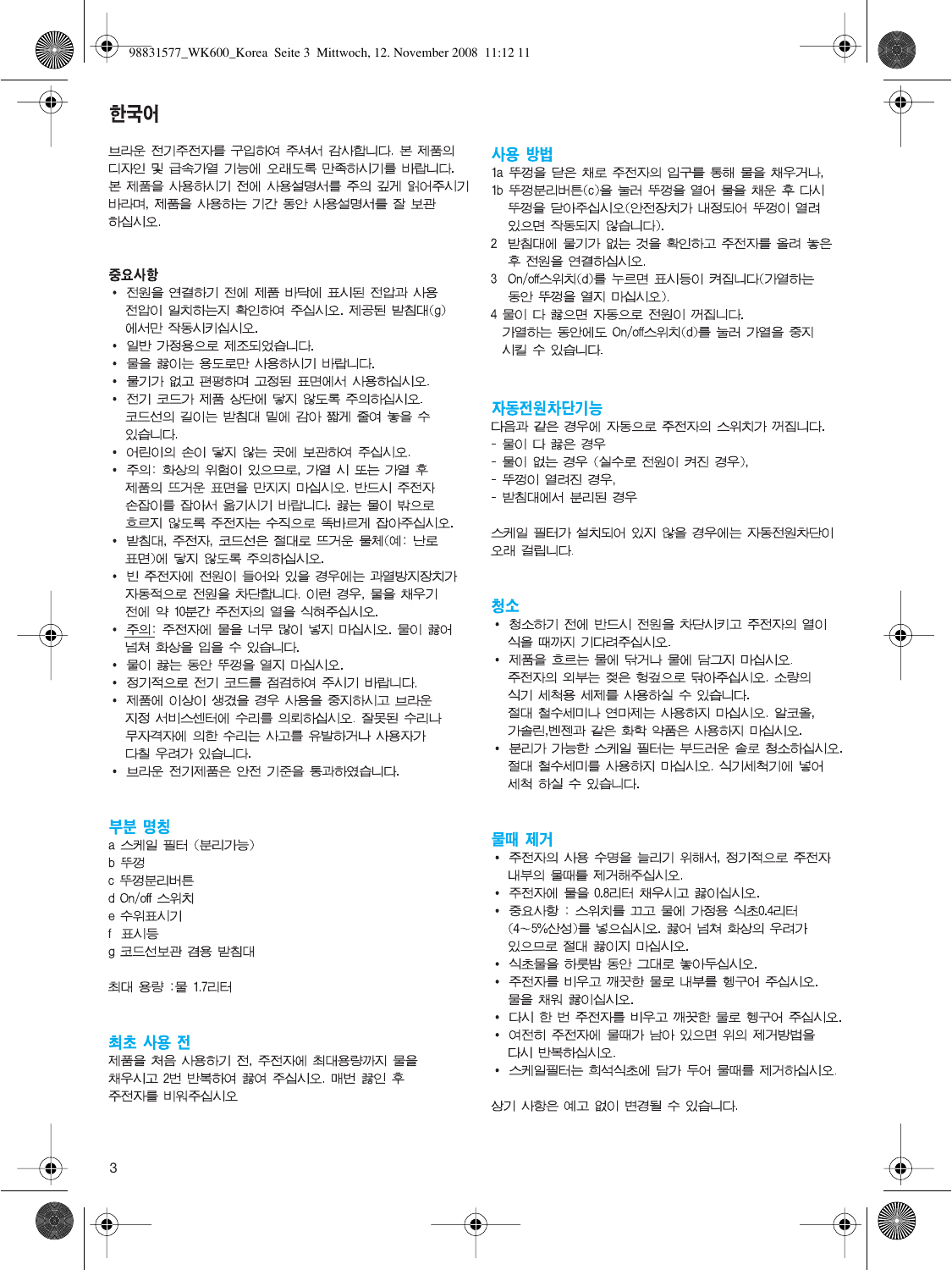### 품질 보증

- 본 제품은 **구입일로부터 1년간** 품질을 보증합니다.
- 1년간의 품질 보증기간 동안 제품 자체나 생산과정 에서 비롯된 불량품은 상태에 따라 무료보수 또는 교화해 드립니다
- 보증기가 내에라도 소비자의 귀책사유에 의한 파손 (전압을 잘못 사용한 경우, 부적절한 전원 플러그에 연결한 경우, 사용 중 파손 등), 정상적인 마모, 사용에 지장이 없는 경미한 결함 등은 무상수리 또는 교환이 적용되지 않습니다.
- 브라운 서비스 센터가 아닌 다른 곳에서 수리를 하였거나 브라운 정품이 아닌 부품을 사용하였을 경우에는 품질보증 대상에서 제외됩니다. 그리고 본 제품의 구입일자가 판매점에 의해 혹은 구입시의 영수증에 의해 확인되어야만 정상적인 품질 보증품으로 인정됩니다. (구입시 영수증을 잘 보관하시어 애프터 서비스 시 불이익이 없도록 하십시오.)
- 애프터 서비스를 받으셨더라도 원래의 품질보증기간이 연장되는 것은 아닙니다.

본 제품은 소비자분쟁해결기준에 따라 보상 받을 수 있습니다. A/S 문의 : 1588-1588 가까운 대우 일렉 서비스 센터에서 A/S를 받으실 수 있습니다.

브라운제품:

전국 유명 백화점, 할인점, 양판점 및 전자상가에서 구입할 수 있습니다. http://www.braun.com http://www.braun.co.kr

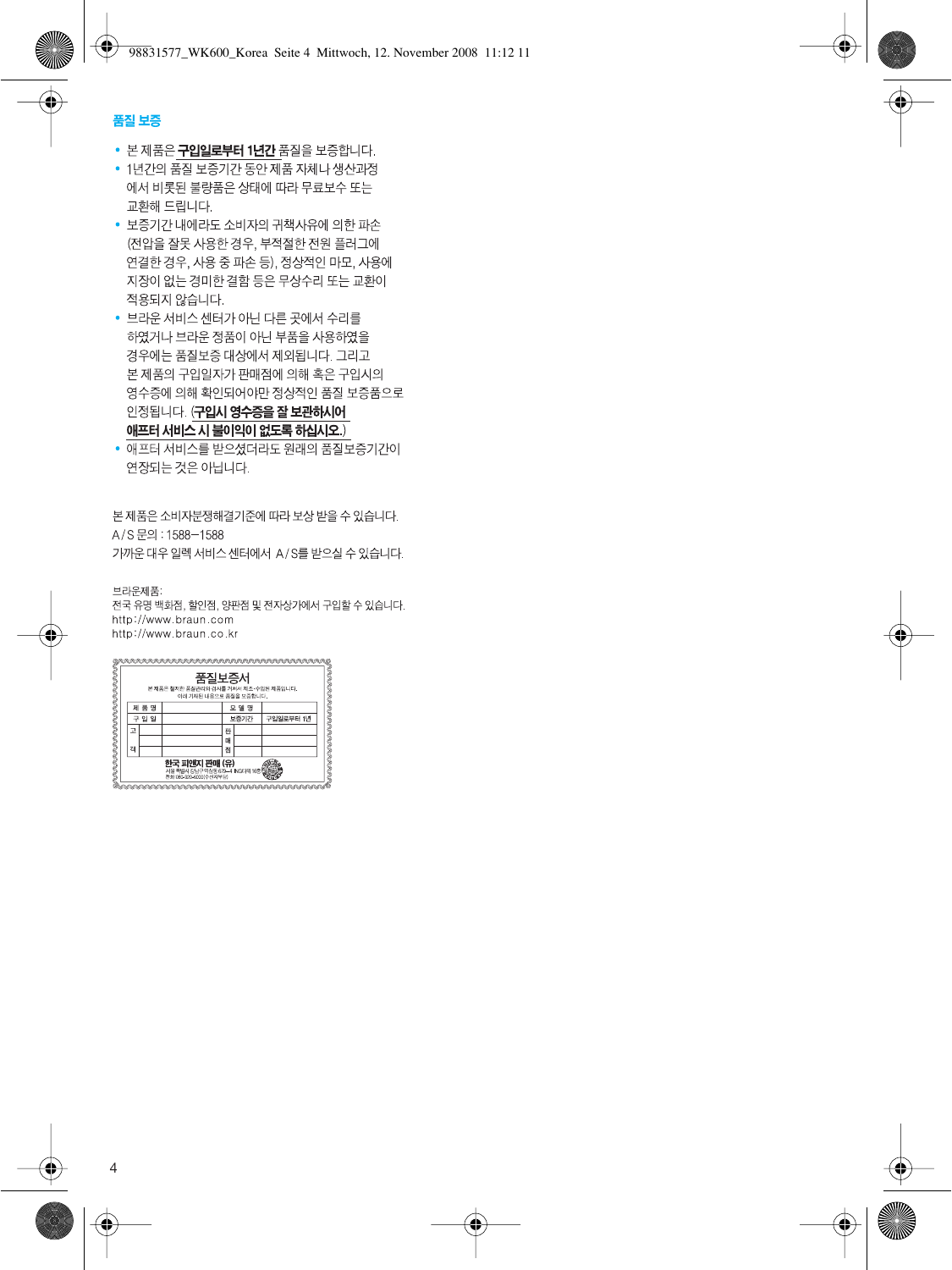# **English**

Thank you for purchasing a Braun Impression water kettle. We hope that the design and the rapid boil feature give you many years of pleasure.

Before first use, read the use instructions carefully and keep them for future reference.

### **Important**

- Before plugging into a socket, make sure that your voltage corresponds to the voltage printed on the bottom of the kettle. The kettle may only be operated on the base (g) supplied.
- This appliance is intended for household use only.
- Only use the kettle to heat water.
- Only operate the kettle on a dry, flat and fixed surface.
- Never let the cord hang down from the worktop. Winding it up with the cord storage facility may reduce the cord length.
- Keep the appliance out of reach of children.
- Caution: During and after operation, never touch the metal surfaces of the kettle as they will get hot and may cause burns and scalds. Only use the handle to carry it. Always hold the kettle in an upright position, to avoid boiling water come out.
- The base, the kettle or the cord must never get in contact with hot surfaces (e. g. stove plates).
- In case the empty kettle is switched on accidentally. the overheating protection will cut it off automatically. In this case, allow the kettle 10 minutes to cool down before filling it with water.
- Caution: Do not overfill the kettle! Water could boil over causing scalds.
- Do not open the lid while water is boiling.
- Check the cord regularly for possible damage.
- If the appliance shows any defect, stop using it and take it to a Braun Service Centre for repair. Faulty or unqualified repair work may cause accidents or injury to the user.
- Braun electric appliances meet applicable safety standards.

# **Description**

- a Scale filter (removable)
- b Lid
- c Lid release button
- d On/off switch
- e Water level indicator
- f Pilot light
- g Base with cord storage

Max. capacity: 1.7 l water

# **Before first use**

Before using the kettle for the first time, fill it up twice with water to the maximum level and bring it to boil. Empty the kettle after boiling each time.

# **Setting into operation**

1a Fill the kettle through the spout with the lid closed, or:

- 1b Press the lid release button (c), open the lid, fill with water and close the lid again (due to safety reasons the kettle will not work with the lid open).
- 2 Place the kettle on the dry base and plug in the base.
- 3 Press the on/off switch (d), the pilot light will come on (do not open the lid when the kettle is switched on).
- 4 When the water has boiled, the kettle automatically switches off. You may also stop the heating procedure at any time by pressing the on/off switch (d).

# **Automatic cut-off feature**

The kettle switches off when ...

- the water has boiled,
- it contains no water (in case of accidental switching on),
- the lid is opened,
- it is taken off the base.

If the scale filter is not installed, the automatic cut-off will be delayed.

# **Cleaning**

- Always unplug the appliance and allow cooling down before cleaning.
- Never clean the appliance under running water, nor immerse it in water. Clean the exterior surfaces of the kettle with a damp cloth only. Small amounts of dishwashing liquids may be used. Do not use steel wool or abrasive cleaners. Never use any solvents such as alcohol, gasoline or benzene.
- The removable scale filter can be cleaned with a soft brush; do not use a metal brush. The scale filter is dishwasher-proof.

# **Descaling**

- In order to extend the lifetime of the kettle, it should be descaled regularly.
- Boil 0.8 l water in the kettle.
- Important: Switch off the kettle and add 0.4 I household vinegar (4-5% acid ). Do not boil the contents as it may cause spilling being a danger of scalding.
- Let the mix of water and vinegar sit in the kettle overnight.
- Empty the kettle and rinse the inside thoroughly with fresh water. Fill the kettle with fresh water and boil it.
- Empty the kettle and rinse it again with fresh water.
- If the kettle still contains scale, repeat this procedure.<br>• To remove any scale from the scale filter, you may
- To remove any scale from the scale filter, you may soak it in diluted vinegar.